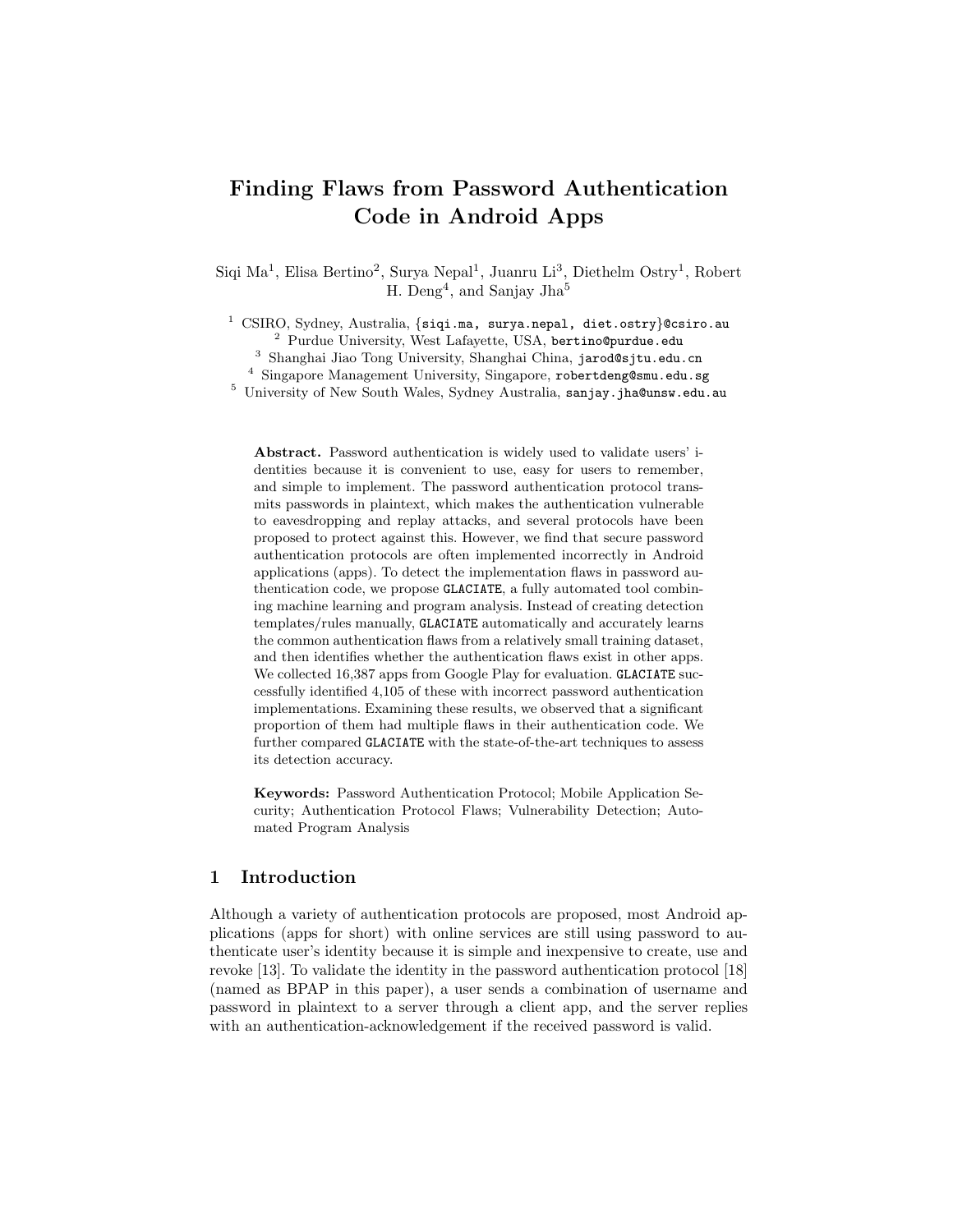While using BPAP over an insecure communication channel, the transmission and verification of password become vulnerable to many attacks, such as eavesdropping and replay attacks. In recent years, many cases of password leakage, even from those large corporations (e.g., Facebook and Yahoo), are reported. To regulate the use of password, some secure password authentication protocols (PAP) are proposed to help developers validate users' credential: 1) BPAP over Secure Socket Layer / Transport Layer Security (SSL/TLS) [4], which validates the identities of the client and the server by checking their certificates and hostname to set up a secure channel between them [12], and then the client sends the combination of username and password over the secure channel; and 2) noncebased PAP [30], which utilizes the user's password as a secret key to compute a cryptographic function on a nonce value.

Unfortunately, we found that app developers tend to implement those secure password authentication protocols incorrectly even though the requirements for a secure password authentication are well-defined. A secure protocol with incorrect implementation makes the authentication process become vulnerable to attack. Suppose for example that in an app, a timestamp (Hour/Minute/Second) is generated for use in a password hash. An attacker could then launch replay attacks by using the hashed password at the same time every day.

To detect implementation flaws of PAP in Android apps, several approaches are proposed: MalloDroid [10] detects SSL implementation errors by checking network API calls and Internet permissions. SMV-Hunter [25] detects SSL vulnerabilities by launching MITM attacks, using generated inputs to simulate interactions between users and servers. Chen et al. [5] proposed an approach that targets the host head of HTTP implementations and launched a new attack "Host of Troubles" on those HTTP implementations, and analyzed their behaviour in handling the host headers. However, these approaches are highly implementation dependant (i.e., they rely on specific APIs and inputs that can only recognize certain protocols). To the best of our knowledge, there exist no approach that can analyze password authentication protocols in a more general scope (e.g., BPAP over SSL/TLS and nonce-based PAP). Moreover, most of the detected flaws are summarized in a manual and ad-hoc way, and thus the detection processes are neither automated nor general.

To address the limitations of previous approaches, i.e., implementation dependant and high manual-effort, we propose a novel approach to extend stateof-the-art insecure password authentication implementation detection. Our approach first uses a machine learning algorithm, agglomerative hierarchical clustering, to summarize detection rules in a fully automated way, and then utilizes a fine-grained program analysis to detect flaws in Android apps according to the generated rules. We implemented GLACIATE<sup>6</sup>, an automated analysis tool to support end-to-end automatic detection of insecure password authentication implementations. Given only a small amount of training data, GLACIATE creates detection rules automatically. It generates enriched call graphs for the apps and groups similar enriched call graphs into different clusters, and mines the pat-

<sup>6</sup> GLACIATE: proGram anaLysis And maChIne leArning To dEtect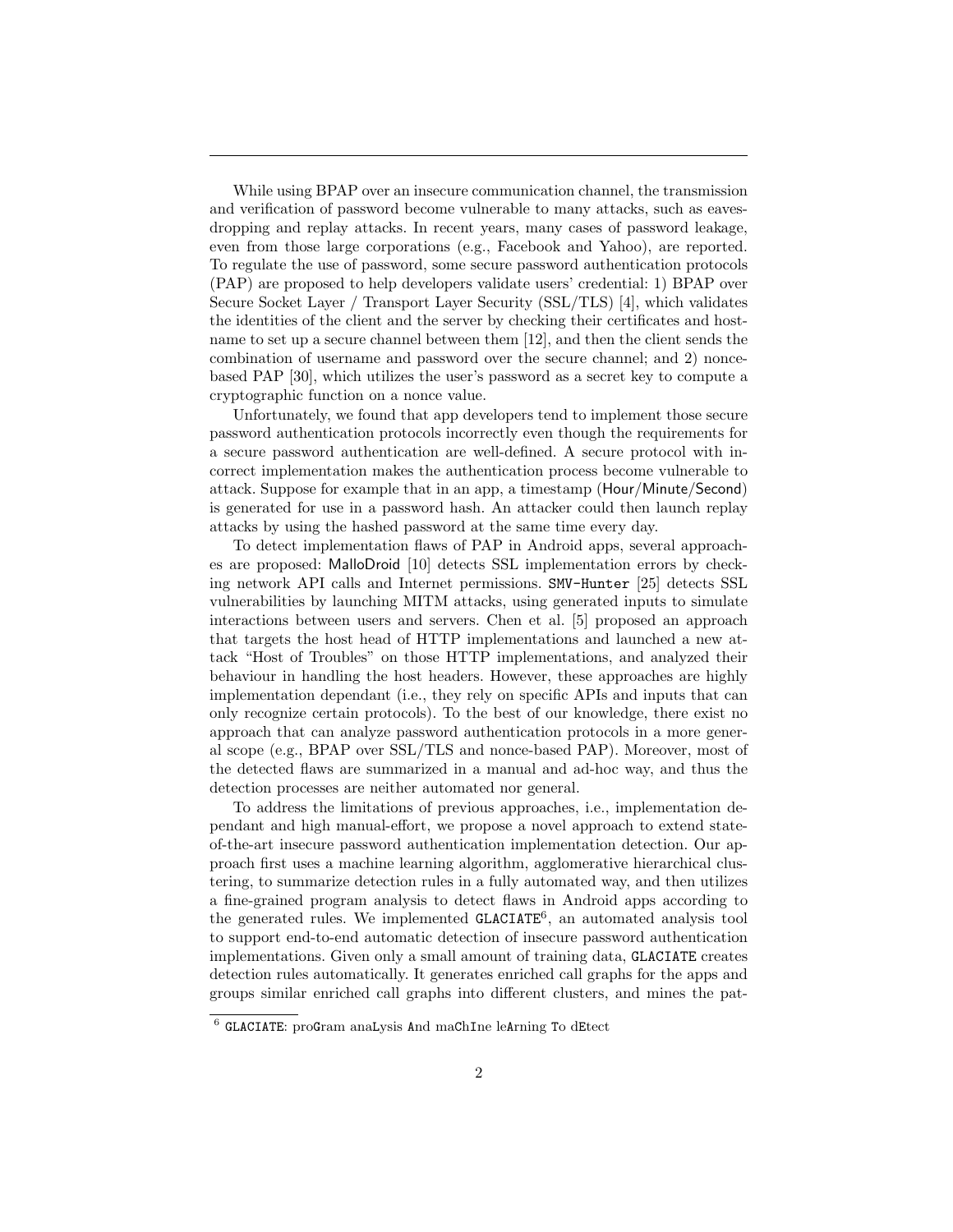terns of flaws in each cluster to obtain templates of insecure implementation. GLACIATE then uses a forward and backward program slicing to locate the code part of password authentication in an Android app, and compares it with the obtained templates to check whether the implementation is insecure.

To assess the effectiveness of GLACIATE, we compared GLACIATE with two state-of-the-art tools, MalloDroid [10] and SMV-Hunter [25]. We found that GLACIATE successfully identified 686 authentication flaws that are related to SS-L/TLS, achieving precision, recall, and F1 metrics of 91.3%, 93.5%, and 92.4%, respectively. In the mean time, MalloDroid and SMV-Hunter only detected 201 and 572 flawed apps, respectively. Additionally, we downloaded 16,387 apps from Google Play and utilized GLACIATE for a large scale analysis. GLACIATE identified 5,667 apps that implemented password authentication protocols, and found that only 28% of them were implemented securely. Among the vulnerable apps detected, 65% suffered from authentication flaws related to SSL/TLS. While analyzing the transmitted passwords, 20% of them transmit passwords with insecure hash, or even in plaintext. Moreover, 15 apps violate all the requirements of establishing PAP.

Contributions: Overall, our contributions are as follows:

- We proposed a novel end-to-end approach to identify authentication flaws from the implementation code of secure password authentication protocols. By analyzing the authentication code of client apps, our approach locates all the authentication flaws accurately.
- We designed a fully automated detection tool, GLACIATE. With only limited training data, it uses both intra- and inter-procedural analyses to construct enriched call graphs which represent the call relationships and data dependencies in an app. GLACIATE then applies a clustering algorithm to construct rule templates automatically. GLACIATE subsequently uses program analysis to match an input app with those rule templates and so identify authentication flaws.
- We compared GLACIATE and state-of-the-art tools to assess its detection effectiveness. We also applied GLACIATE on a large dataset of Android apps to analyze the implementation code of secure password authentication protocols.

Organization: The rest of this paper is organized as follows. Section 2 provides background information on authentication protocols used in Android apps and their correct implementation. In Section 3, we give an overview of GLACIATE design and each component of GLACIATE in details. In Section 4, we evaluate the detection effectiveness of GLACIATE against our dataset and compare it with the accuracy of MalloDroid and SMV-Hunter. We discuss related work in Section 5 and Section 6 concludes the paper and outlines future work.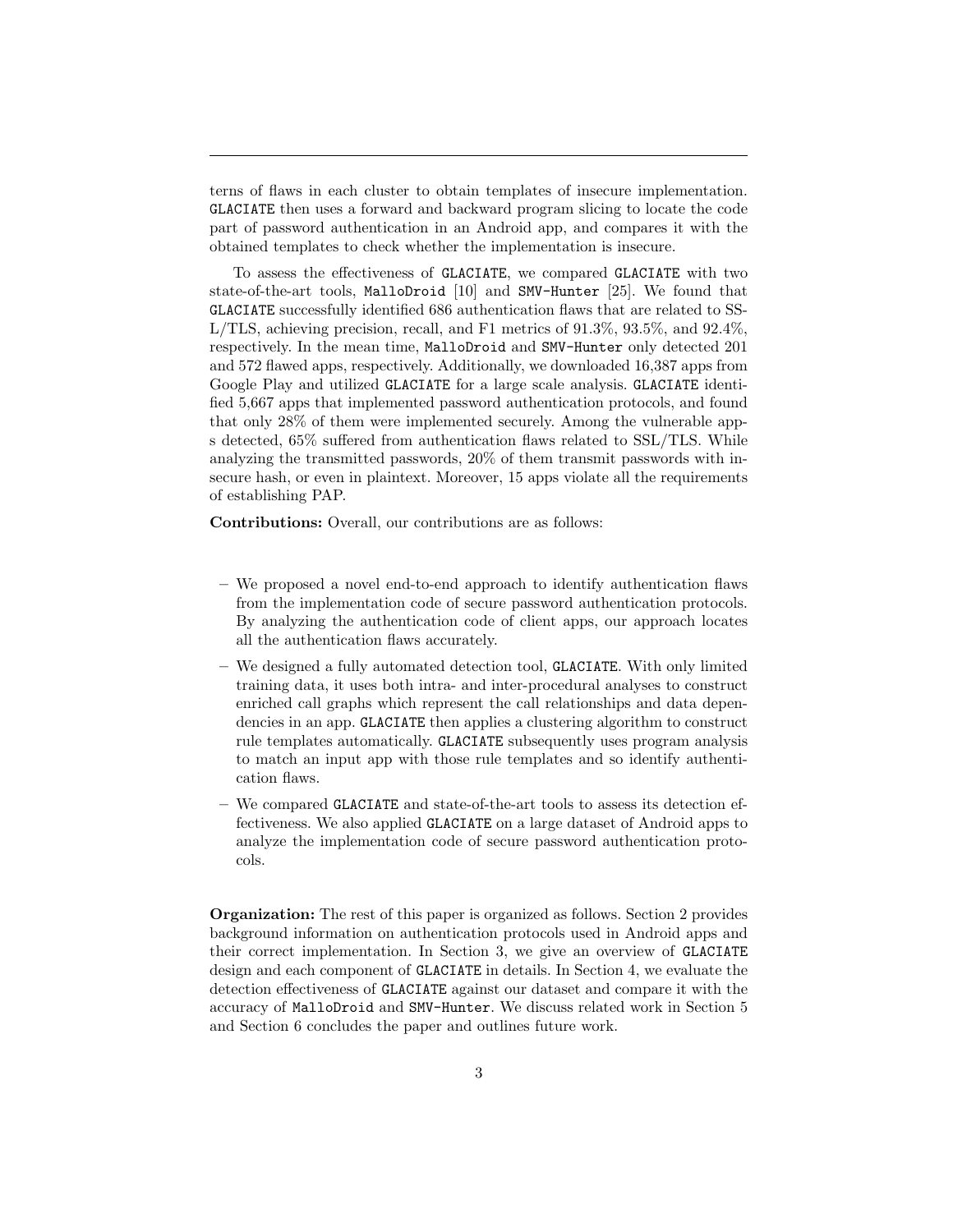# 2 Common Violations of Password Authentication Protocols

In this section, we give an overview of the most commonly used secure password authentication protocols (SPAP) in Android. In Section 2.1, we describe security properties to establish secure password authentication protocols. and then we list four types of violations that are commonly existed in the password authentication implementation and describe how they can be exploited by attackers in Section 2.2.

### 2.1 Secure Password Authentication Protocol

The basic password authentication protocol (BPAP) is intended for users requiring authentication by a local computer or a remote server over a closed network, because BPAP is very simple, and only one message from the client to the server is required, without the need for any cryptographic operations. To establish a secure password authentication protocol (SPAP) over an opened network, the following authentication protocols are commonly used.

BPAP over SSL/TLS. A common mitigation of the BPAP vulnerabilities is using BPAP over SSL/TLS, where SSL/TLS is executed first to establish a secure communication channel between the client and the server and then the username and password are sent over the secure channel.

In SSL/TLS, the server is configured with a pair of public and private keys. The public key is certified by a Certification Authority (CA) which issues a public key certificate to the server. There are over  $100$  trusted  $CAs<sup>7</sup>$  to support Android apps. During the execution of the SSL/TLS protocol, it is crucial that the client correctly performs a number of verifications on the public key certificate received from the server. The verification steps are described as follows.

- Step 1: Certificate Validation. The client verifies the server's certificate by performing three different checks [10, 1]: (1) whether the certificate is signed by a trusted CA; (2) whether the certificate is self-signed; and (3) whether the certificate has expired.
- Step 2: Hostname Verification. The client checks whether the hostname in the subjectAltname field of the certificate matches the host portion of the server's URL in order to make sure that the certificate indeed belongs to the server that the client is communicating with.

Nonce-based password authentication protocols. Another approach to counter password eavesdropping and replay attacks is the use of nonce-based password authentication protocols [14]. A nonce is a number used only once in the execution of a protocol. Depending on whether the nonce is a random number or a timestamp, nonce-based protocols can be classified into either challengeresponse or timestamp-based password authentication protocols. In the former,

<sup>7</sup> https://developer.android.com/training/articles/security-ssl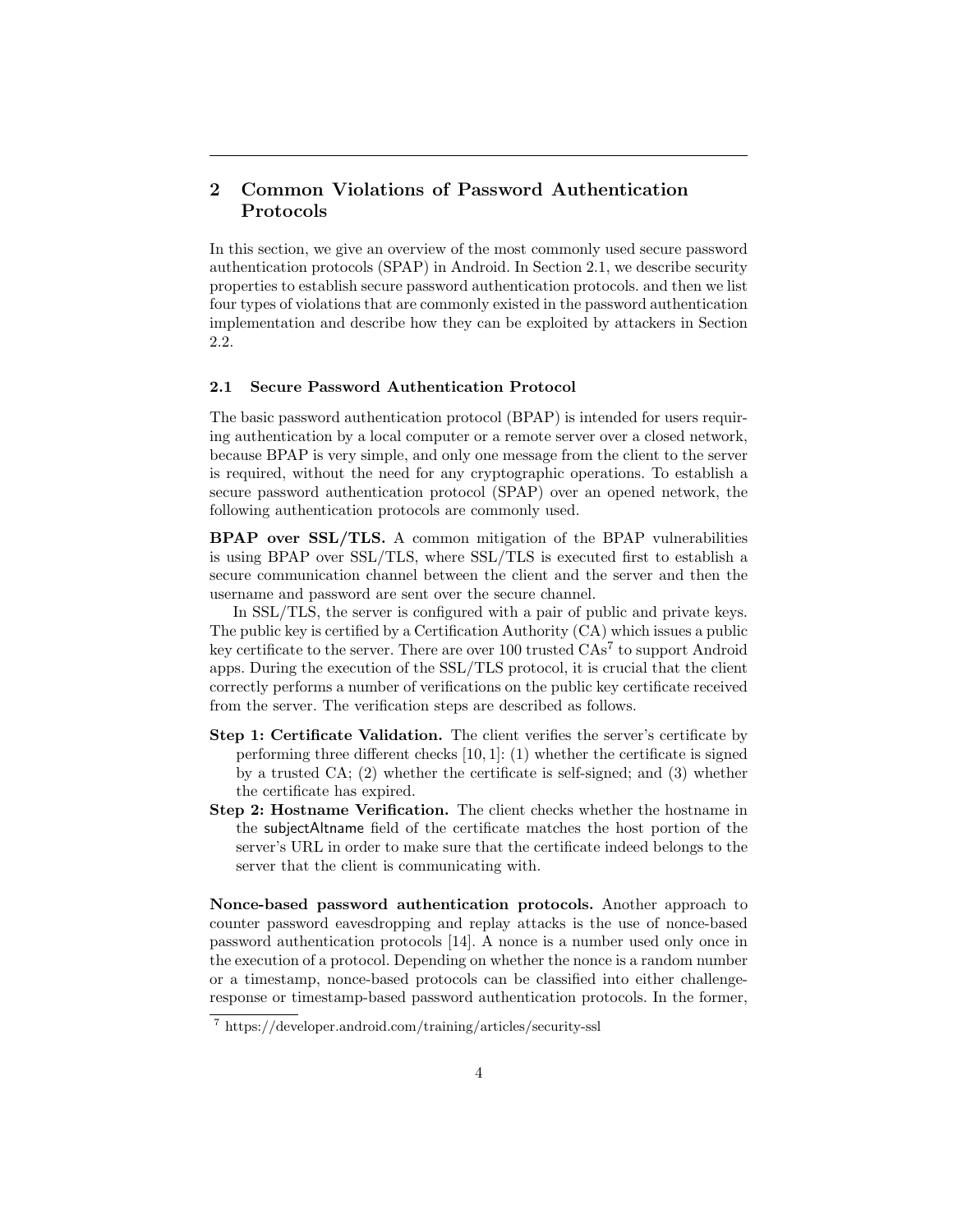the server sends a random number as a challenge to the client, and the client uses the user's password as a secret key to compute a cryptographic function on the nonce (i.e., either by encryption of the nonce or a keyed hash of the nonce), and sends the result to the server. In the latter, the client uses the user's password as a secret key to compute a cryptographic function on a timestamp and sends the result to the server. Due to the use of a nonce, both protocols prevent replay attacks in the sense that any replayed protocol message can be detected as such by the server.

### 2.2 Authentication Flaws

A password authentication protocol is designed to meet specified security objectives, but its security can be undermined if the implementation is incorrect. We examine the authentication code in real-world apps and compare the implementations with the authentication primitives provided by the developer's guides $8$ . Three types of authentication flaws listed below are discovered in Android apps.

Flaw 1: Insecure Password Transmission. Passwords are required to be encrypted and hashed by the client app before transmission. An app without encrypting passwords makes the authentication protocol become vulnerable to eavesdropping and replay attacks. Consider the situation of transmitting an encrypted password without being hashed, the password is easily to be leaked at the server-side.

Flaw 2: Insecure Server Connection. To establish a secure channel between apps and their servers, each app should follow two verification steps mentioned in Section 2.1 to validate a server. However, we observe that some apps incorrectly implement these two steps by simply accepting either all certificates or all hostnames.

Accepting all certificates represents that invalid certificates, including certificates signed by untrusted CAs, self-signed certificates, or expired certificates, are also acceptable. It makes an app become vulnerable to several attacks, such as MITM attacks, phishing attacks, and impersonation attacks. An attacker can use a forged certificate to connect with the app to steal users' usernames and passwords.

Only checking the certificate from a server is not enough. An app should also check if the hostname in the certificate matches that in the server's URL. A mismatch in hostname indicates that the server is using someone else's (probably valid) certificate in the SSL/TLS handshake. Any app with this flaw is potentially vulnerable to be connected to a malicious counterfeit server.

Flaw 3: Repeatable Timestamp Timestamps must be used with great caution in any authentication protocol. For the timestamp-based password authentication protocol, a timestamp in the format of Minute/Second results in the protocol message being replayed every hour at the same minute and second without being detectable by the server. A prudent practice is to have the timestamp in the format of Year/Month/Day/Hour/Minute/Second. This ensures the

<sup>8</sup> Android Developers: https://developer.android.com/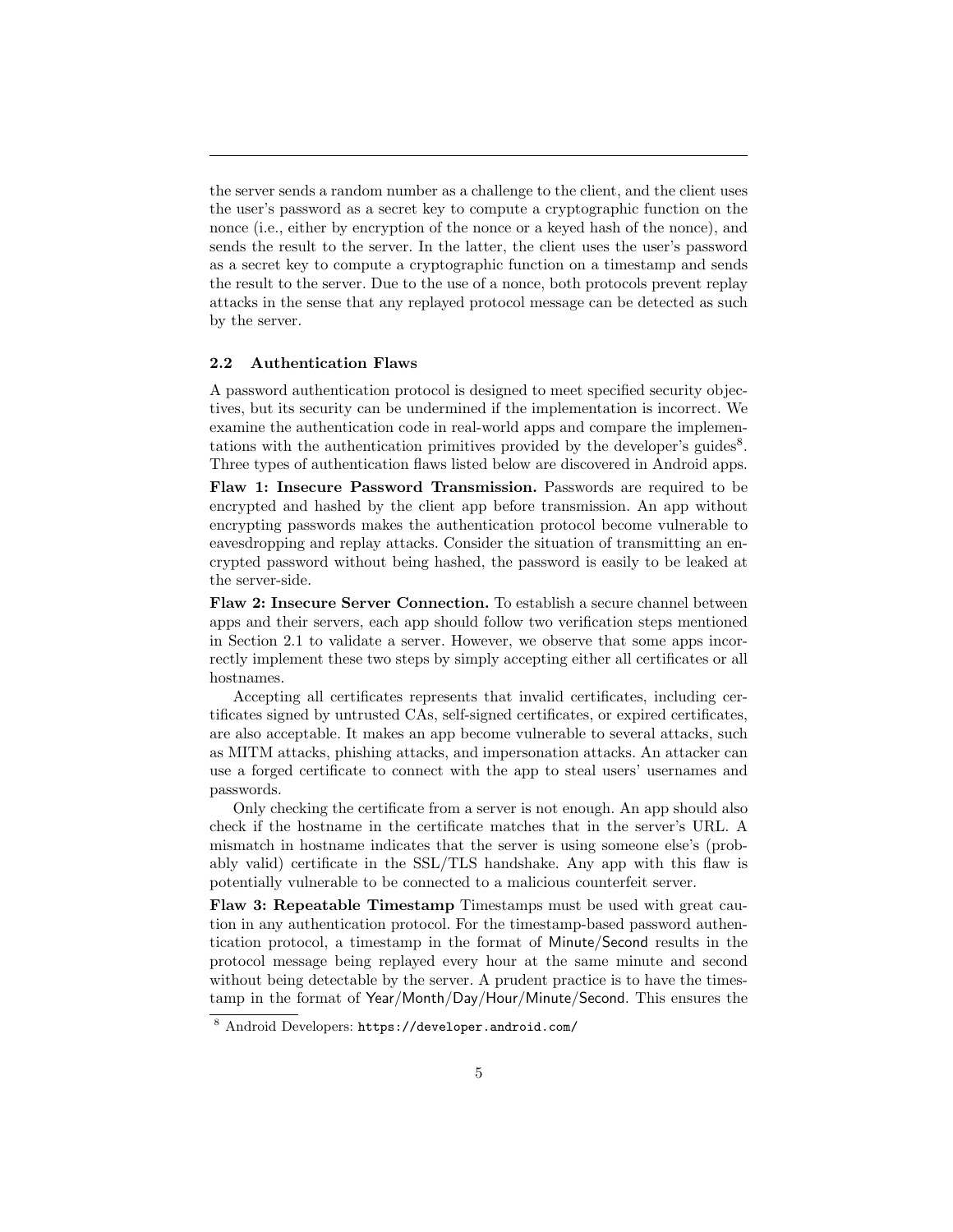uniqueness of the timestamp and hence the protocol message in any foreseeable future.

Another potential authentication flaw is use of a repeatable challenge in the challenge-response password authentication protocol. However, without access to the source code of the authentication server, we are not aware of any efficient techniques to determine the randomness of the challenge generated by the server. Hence, we leave the analysis of this implementation flaw in Android apps as part of our future work.

# 3 GLACIATE

In this section, we describe how GLACIATE detects authentication flaws automatically (i.e. without manual predefined rules). Figure 1 illustrates the workflow of GLACIATE, which contains two phases, Rules Creation and Flaws Detection. We provide details of each phase below.

## 3.1 Rules Creation

The rules creation phase generates *rule templates* by processing labeled apps in three steps - flow sequence construction, learning cluster generation, and detection rules mining.

Flow Sequence Construction GLACIATE extracts enriched call graphs by analyzing the Jimple code of each app and traverses each enriched call graph to construct flow sequences. Details to construct flow sequences are listed below.



Fig. 1: Workflow of GLACIATE

Enriched Call Graphs Generation. GLACIATE applies Soot [27] to translate low-level Android bytecode into its intermediate representation (IR) (i.e., Jimple code in this paper) and generates enriched call graphs. Each node in an enriched call graph represents either a local function or an external method<sup>9</sup>,

<sup>&</sup>lt;sup>9</sup> A local method is a method designed by developers, and an external method is a system or library call.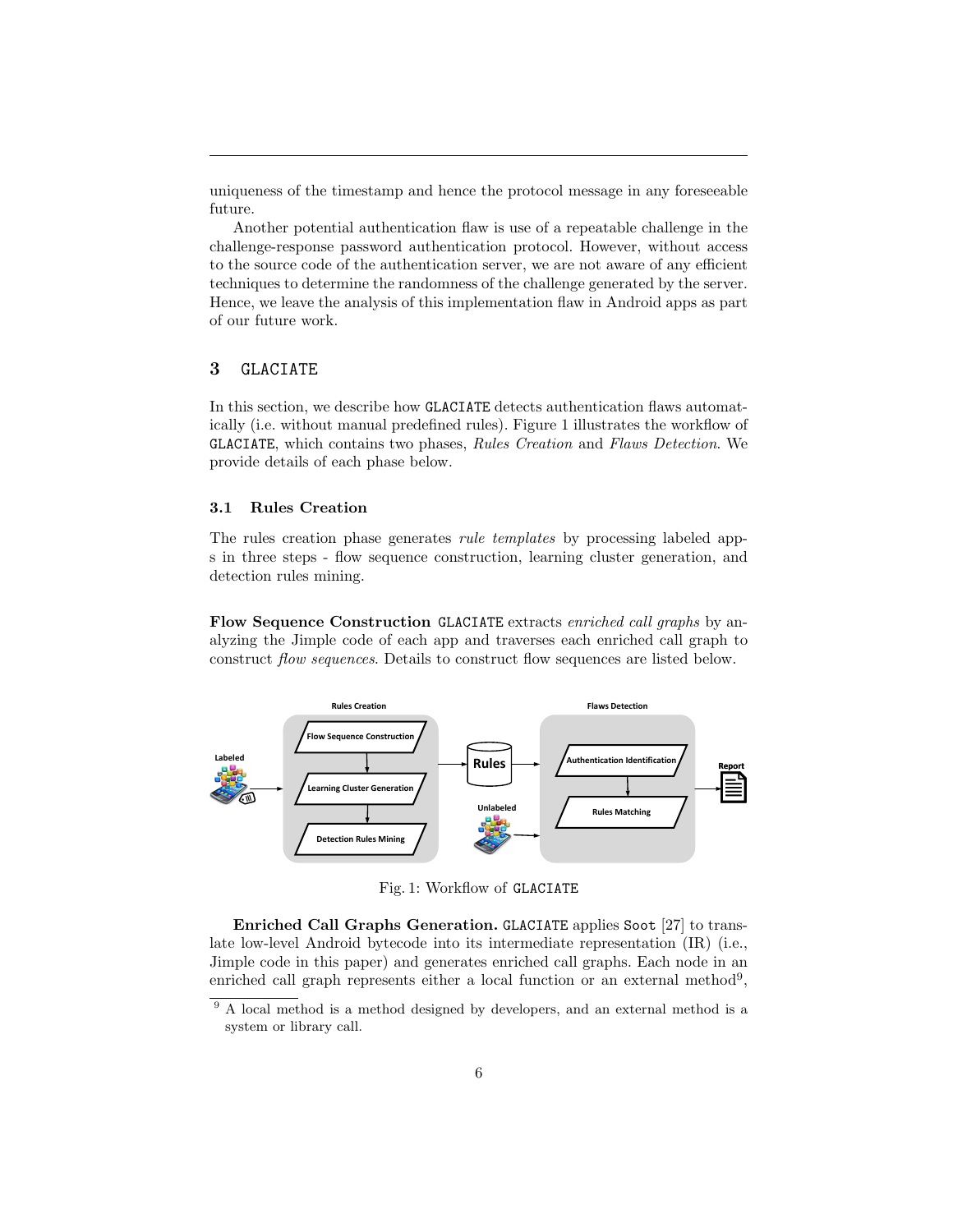which can be represented by a 4-tuple: (ClassName, ReturnType, MethodName, ParameterTypes[]). An edge connecting two nodes has three types: Call Edge, Control Flow Edge and Data flow Edge that represent a method invocation, flow of control and flow of data, respectively. The enriched call graph is generated in the following steps:

- 1. GLACIATE first performs an intra-procedural analysis [3] to extract method calls in each method and control flow relationships among those calls. At the end of this process, for every method, we have a graph that captures the control flow relationships among method calls made in the method.
- 2. Next, for each graph constructed in Step 1, GLACIATE examines the declared arguments and variables to extract data dependencies. According to each data dependency, a data flow edge is created between two nodes, and the data flow edge is labeled with the corresponding argument/variable through which the data dependency occurs.
- 3. Finally, we combine the graphs extracted in Steps 1 and 2, across all methods by adding edges corresponding to method invocations.

Each enriched call graph may have redundant methods. GLACIATE performs local distortions [21] to alter the graph topology (i.e., remove redundant methods), without changing the code's functionality. To remove redundant functions, GLACIATE first splits an enriched call graph into smaller pieces based on the local method  $\langle \text{init}\rangle$ . It then removes the  $\langle \text{init}\rangle$  method which has only one connected local method.

Flow Sequence Conversion. A flow sequence consists of a sequence of vectors, each of which has four elements  $(S_{from}, S_{to}, V_{in}, V_{out})$ , indicating that method  $S_{from}$  is the caller of method  $S_{to}$ , values  $V_{in}$  are input parameters of method  $S_{to}$ , and values  $V_{out}$  are returned parameters of method  $S_{to}$ . Note that  $V_{in}$  and  $V_{out}$  can be null to specify a method without any input parameters or return values.

Given an enriched call graph, GLACIATE extracts the corresponding flow sequences in three steps:

- 1. Following call edges, GLACIATE collects method invocations from the enriched call graph and constructs pairs in the form of  $(S_{from}, S_{to}).$
- 2. Following data flow edges, GLACIATE inserts input values  $V_{in}$  and returned values  $V_{out}$  of each callee into the corresponding pair to construct a vector  $(S_{from}, S_{to}, V_{in}, V_{out}).$
- 3. Following control flow edges, GLACIATE extracts the sequence of vectors. Note that we generate a flow sequence for each condition while processing the decision making statements (e.g., if-else, switch, break).

Learning Cluster Generation GLACIATE computes the similarity between each enriched call graph and the other enriched call graphs, and groups the similar enriched call graphs to produce *learning clusters*. Details are shown as below.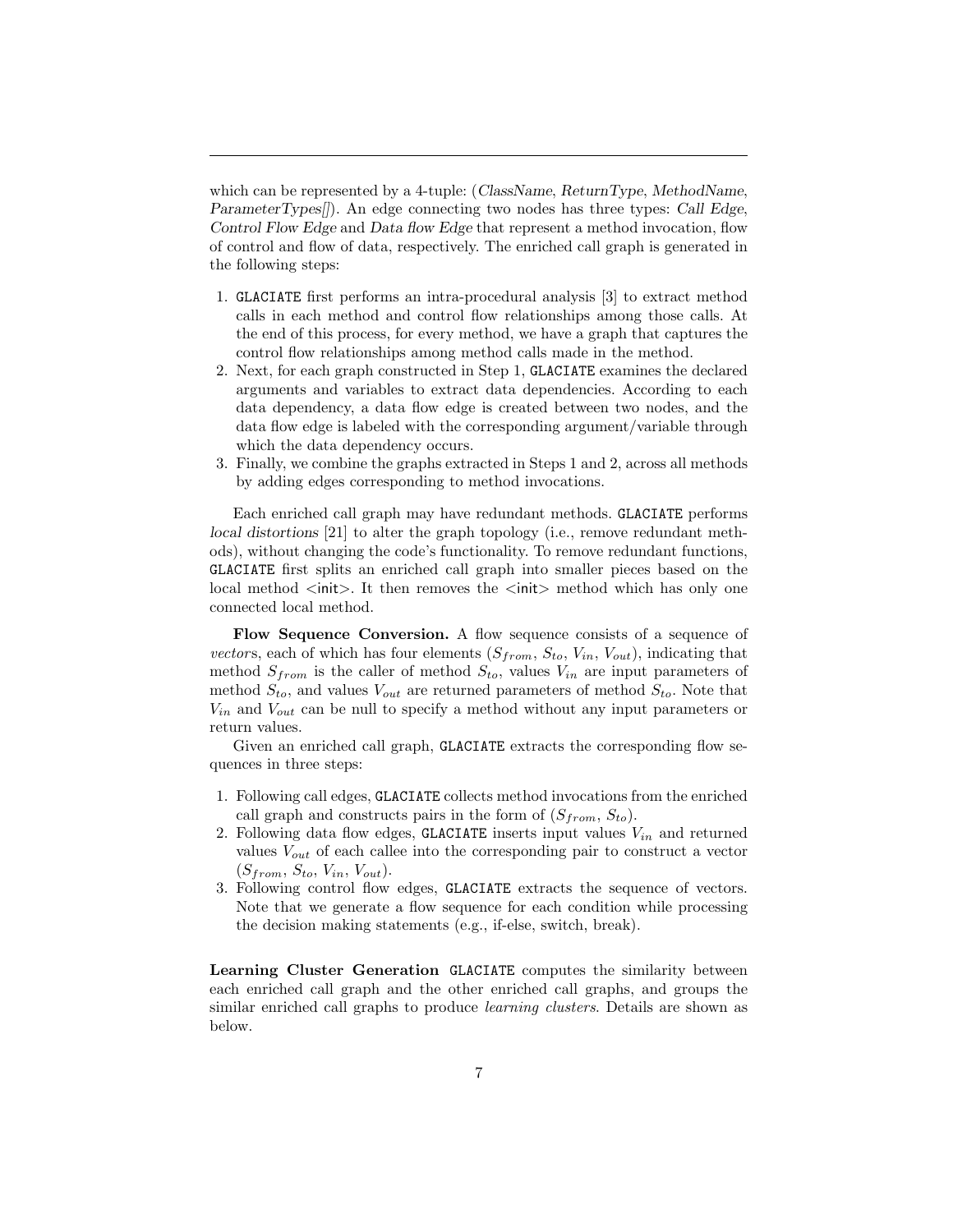Similarity Computation. Based on the app labels, GLACIATE first classifies enriched call graphs into five groups (Secure Group, Group 1, Group 2, Group 3, and Group 4), which correspond to secure authentication, authentication with flaw 1, authentication with flaw 2, authentication with flaw 3, and authentication with flaw 4, respectively.

Within each group, GLACIATE compares enriched call graphs mutually, and computes similarity scores by applying pairwise comparison [2]. Two enriched call graphs are deemed to be similar only if their flow sequences are similar. To check for this similarity, GLACIATE proceeds in the following steps:

- 1. GLACIATE constructs a pairwise comparison matrix to find the highest similarity score between two enriched call graphs. The flow sequences  $FS$  of an enriched call graph  $ECG_i$  are listed on top row of the pairwise comparison matrix, and the flow sequences  $FS'$  of another enriched call graph  $ECG_j$ are listed on the left hand column of the pairwise comparison matrix.
- 2. GLACIATE compares flow sequences of two enriched call graphs by extracting the longest common substring (LCS) [23] and fills the corresponding blank matrix cell with the LCS length  $L$  of two flow sequences.
- 3. From each column, GLACIATE extracts the cell with the highest value  $L^{max}$ . The column and row of each cell should be unique. If two cells from the same row are picked, GLACIATE then selects the next highest value  $L^{next}$  in each column and computes  $L^{max} + L^{next}$  interlaced. **GLACIATE** chooses the pair  $(L^{max}, L^{next})$  with the highest sum value.
- 4. Finally, GLACIATE computes the similarity score as  $S_{Sim}(ECG_i, ECG_j)$  =  $\sum L^{max}$ .

Group Clustering. Given the similarity scores, GLACIATE performs *agglom*erative hierarchical clustering [15], which works by measuring pairwise distances between data points and grouping the data points one by one on the basis of selecting nearest neighbours. GLACIATE uses the  $ECGs$  as a set of data points and then applies the following steps to cluster them. We use the reciprocal of the similarity score as the distance between two ECGs.

- 1. Given the ECGs, GLACIATE first labels each ECG as a single cluster  $C(ECG)$ .
- 2. For two enriched call graphs  $ECG_1$  and  $ECG_2$ , GLACIATE uses the reciprocal of the similarity score to denote the distance between them as  $dist(1, 2)$ .
- 3. Next, GLACIATE finds the closest pair of clusters  $C(ECG)_m$  and  $C(ECG)_n$ from those single clusters, according to  $dist(m, n) = dist_{min}(i, j)$ , where the minimum is over all pairs of clusters in the current clustering.
- 4. GLACIATE merges clusters  $C(ECG)_m$  and  $C(ECG)_n$  to form a new cluster, and repeats from Step 2 until all the data points are merged into a single cluster.
- 5. GLACIATE finally picks a distance threshold  $T_{dist}$  to cut the single cluster into several different clusters, each of which is a learning cluster, used to generate rule templates.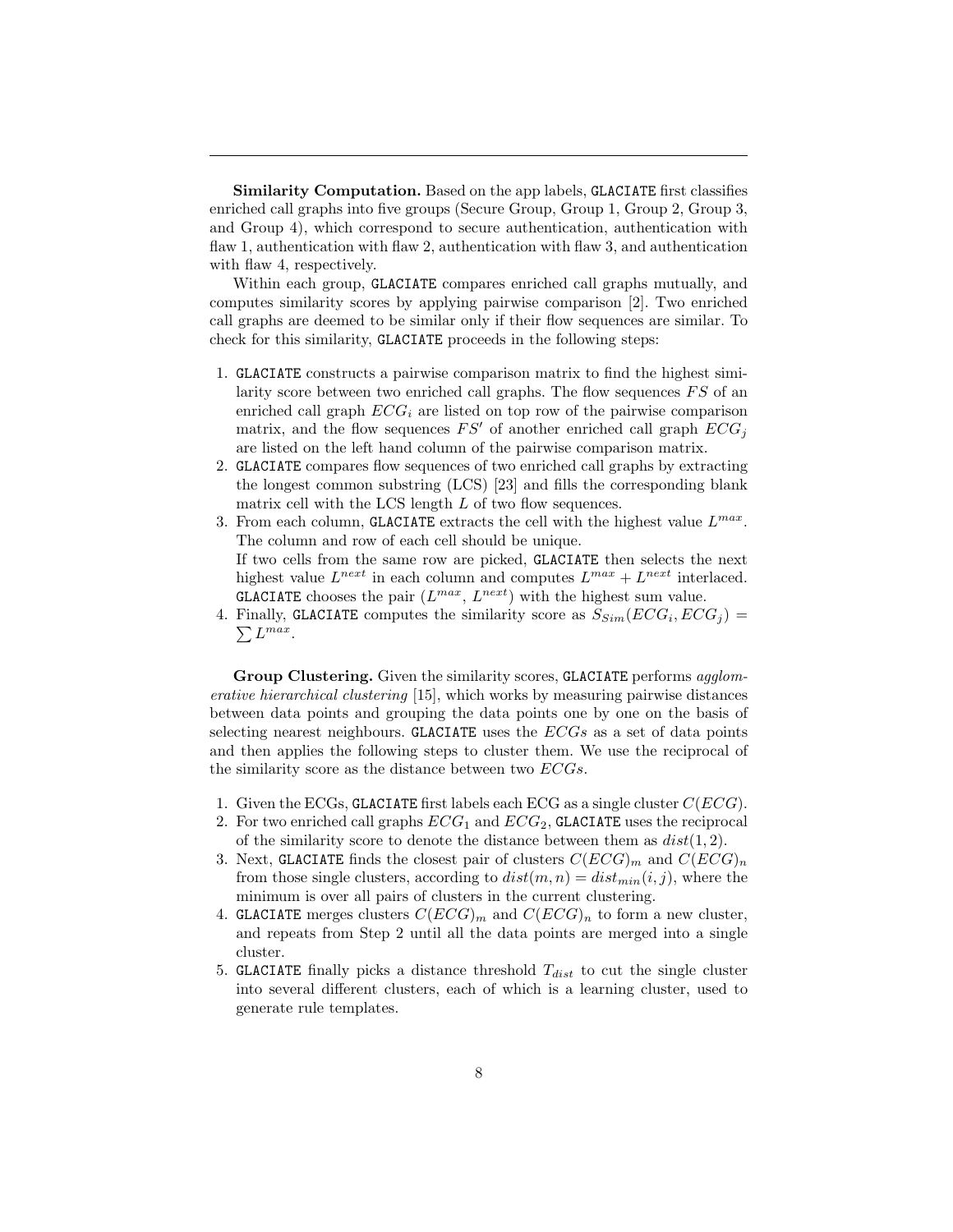Table 1: Indicator Instructions

| Secure      |                                        | Instruction Indicator Instructions                           |  |  |  |  |
|-------------|----------------------------------------|--------------------------------------------------------------|--|--|--|--|
| Protocols   | #                                      |                                                              |  |  |  |  |
| <b>BPAP</b> | 1                                      | java.net.PasswordAuthentication char getPassword             |  |  |  |  |
|             | $\overline{2}$                         | java.net.Authenticator java.net.PasswordAuthentication       |  |  |  |  |
|             |                                        | requestPasswordAuthentication                                |  |  |  |  |
|             | 3                                      | javax.net.ssl.SSLSocketFactory java.net.Socket<br>create-    |  |  |  |  |
|             |                                        | Socket                                                       |  |  |  |  |
|             | 4                                      | javax.net.ssl.SSLContext<br>javax.net.ssl.SSLConext          |  |  |  |  |
| SSL.        |                                        | getInstance                                                  |  |  |  |  |
|             | 5                                      | javax.net.ssl.SSLSession<br>java.security.cert.Certificatell |  |  |  |  |
|             |                                        | getLocalCertificates                                         |  |  |  |  |
|             | 6<br>javax.net.ssl.TrustManagerFactory |                                                              |  |  |  |  |
|             |                                        | javax.net.ssl.TrustManagerFactory getInstance                |  |  |  |  |
|             |                                        | java.Security.cert.X509Certificate void verify               |  |  |  |  |
|             | 8                                      | java.security.cert.X509Certificate: void checkValidity       |  |  |  |  |
|             | 9                                      | javax.net.ssl.HostnameVerifier boolean verify                |  |  |  |  |
| Timestamp   | 10                                     | java.lang.System long currentTimeMillis                      |  |  |  |  |

# 3.2 Detection Rules Mining

GLACIATE learns a rule template from each learning cluster. A rule template consists of a set of indicator instructions, which specifies methods that are invoked by all enriched call graphs, and a rule sequence, which specifies a subsequence of vectors that is executed by all enriched call graphs.

To create a rule template from a learning cluster, GLACIATE executes an iterative pattern mining which captures higher-order features from flow sequences. A vector in a flow sequence, corresponding to a method invocation and a data flow, can be treated as a feature. We apply an algorithm to mine closed unique iterative patterns [22], which can capture all frequent iterative patterns without any loss of information. In each learning cluster, GLACIATE compares enriched call graphs and proceeds in the following steps:

- 1. GLACIATE observes the frequent vectors appeared in all enriched call graphs and creates a set of indicator instructions. We manually selected nine indicator instructions from the document provided by Android  $^{10}$ , which are listed in Table 1.
- 2. Starting from a frequent vector, GLACIATE creates a rule sequence. GLACIATE searches for the following vector that appears in every enriched call graph, and if found, includes it in the rule sequence. The rule sequence is created successfully only if its length is longer than a threshold  $min_{rule}$ . Step (2) is executed recursively until the rule sequence is closed (i.e., does not grow).
- 3. For each rule sequence, GLACIATE finally replaces all concrete identifier values (i.e., variables) with placeholders.

<sup>&</sup>lt;sup>10</sup> Android Doc: https://developer.android.com/training/articles/security-ssl#java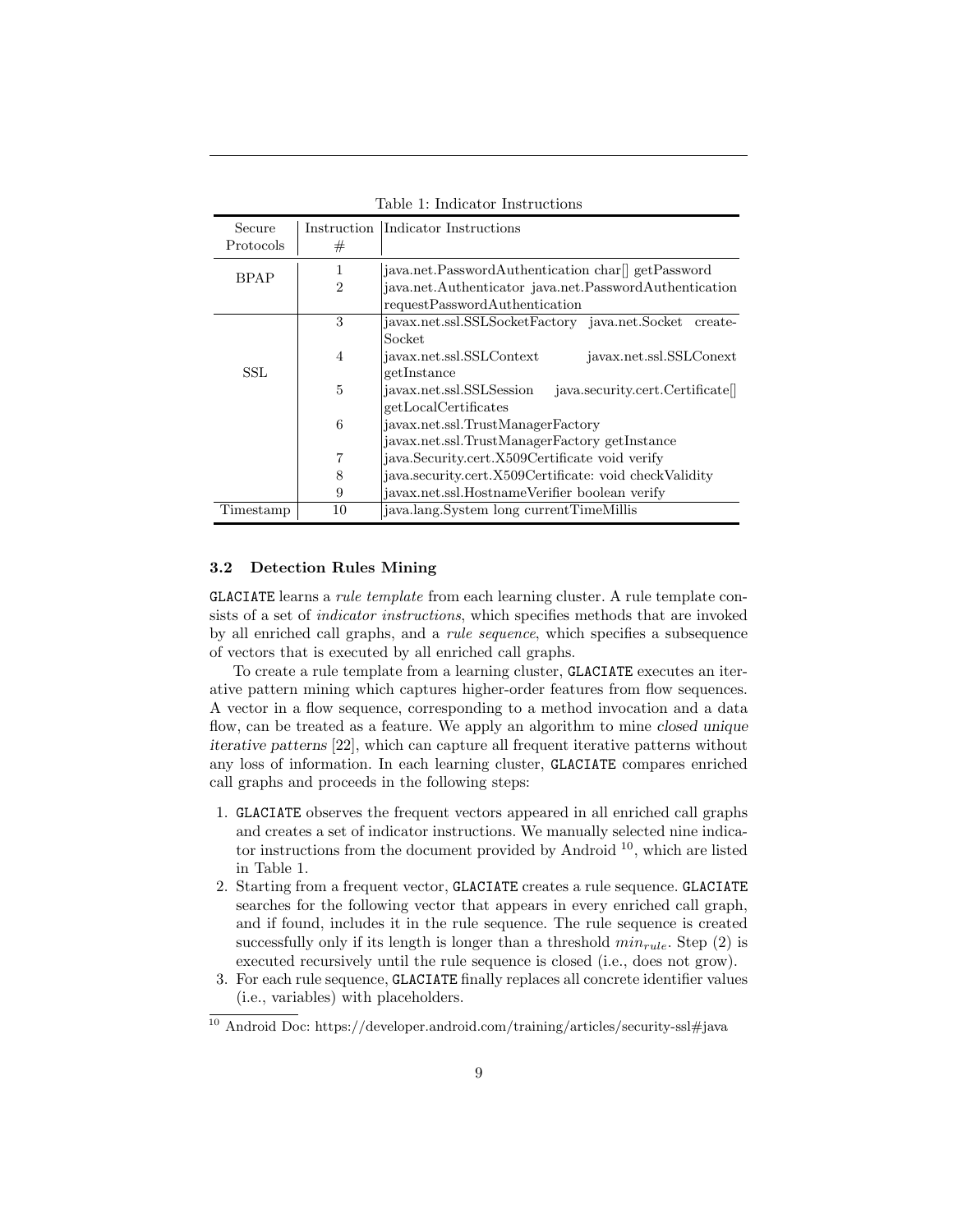## 3.3 Flaws Detection

GLACIATE detects authentication flaws by selecting the most suitable template in two steps as follows. These two steps are iterated until no further vulnerable code segments are detected.

Authentication Identification To detect whether there is any implemented password authentication protocols, GLACIATE checks for matches with the sets of indicator instructions. It compares flow sequences with each set of indicator instructions and computes how many indicator instructions in the set match. However, "noise" or unrelated vectors are present among the indicator instructions. The "noise" can correspond to unrelated method invocations, such as to String(),  $\langle \text{init}\rangle$ , etc. In view of this, we decide that a flow sequence matches a set of indicator instructions if at least 80% of the indicator instructions are matched.

Rules Matching There are likely to be multiple rule templates which match an enriched call graph. Instead of analyzing all the flow sequences of an enriched call graph, GLACIATE applies program slicing [28] to compare flow sequences with the corresponding matched rule templates one by one and in the following three steps.

- 1. GLACIATE first identifies where the indicator instructions are located.
- 2. Beginning with each indicator instruction, GLACIATE compares the vectors in the flow sequence  $FS$  with the vectors in the rule sequence  $RS$  by performing forward program slicing. If sequences in  $FS$  can be matched with sequences in  $RS$ , this enriched call graph will be labeled the same as  $RS$ , that is, secure, flaw 1, flaw 2, flaw 3, or flaw 4. Noting that  $FS$  may include some redundant vectors (i.e., redundant method invocations),  $FS$  and  $RS$  are matched if  $RS$ is a subsequence of  $FS$ .
- 3. GLACIATE proceeds to the next detection template which matched, and executes Step (2) until all matched rule templates have been analyzed.

# 4 Evaluation

In this section, we report the results of two experiments. The first experiment assesses the performance of GLACIATE and compares it with MalloDroid [10] and SMV-Hunter [25], state-of-the-art tools for identifying flaws in the implementation of SSL/TLS validation in Android apps. MalloDroid is a semi-automated detection tool, which requires manually-defined templates. SMV-Hunter is an automatic detection tool that requires the manually generated inputs are accurate enough to trigger vulnerabilities accurately. Differently, GLACIATE is designed to detect violations in authentication code automatically, and as far as we are aware, there are no other tools that can learn rules and detect authentication flaws in this way. The second experiment demonstrates how GLACIATE automatically analyze a large collection of Android apps to gain further insights on the prevalence of authentication implementation flaws in these apps.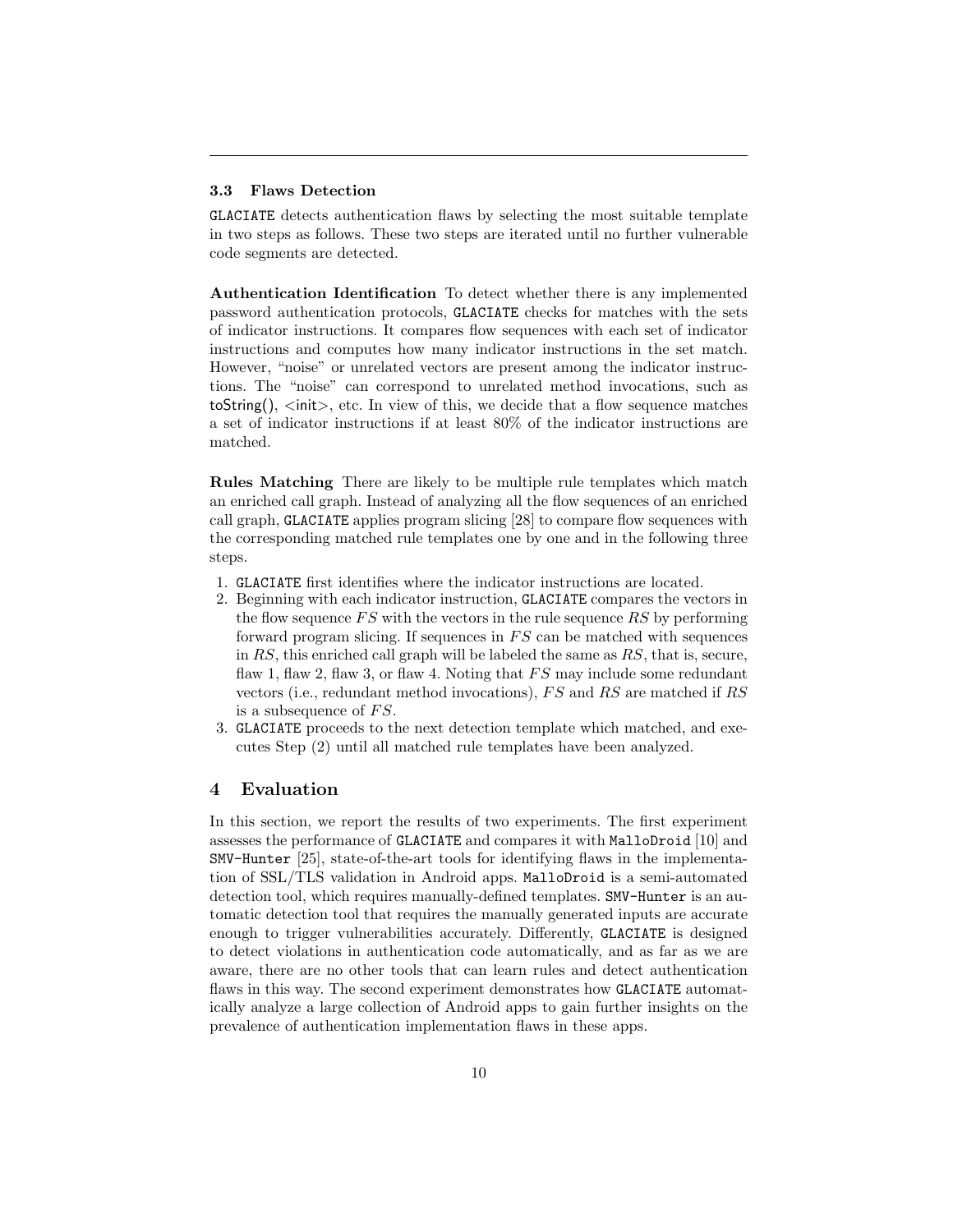#### 4.1 Assessment of GLACIATE

Dataset. We randomly collected 1,200 free apps from Google Play. In order to ensure that our dataset has a wide coverage and does not have a bias towards any particular type of app, we included apps from six categories: Communication, Dating, Finance, Health & Fitness, Shopping, and Social Networking, and 200 apps from each category.

Due to the lack of an open source labeled dataset of apps with identified authentication flaws, we created our own. As most implementations of password authentication protocols follow the same structure, we believed that the structures are generalizable enough for our purpose.

For creating this ground-truth dataset, we asked a team of annotators (1 PhD student and 2 postdoctoral research fellows), all with more than 7 years of programming experience in Java, to check whether implementations of password authentication protocols in apps followed the rules that we created. We first required team members to label apps independently. Then all members went through the labels together and discussed any apps that were labeled differently. The team had to come to an agreement before an app could be included in the dataset. To evaluate whether the agreement was good enough, we computed the Fleiss's Kappa score [11]. The kappa score of the agreement is 0.901, which means there was almost perfect agreement. Ultimately this procedure found a total of 1,205 implementations of password authentication protocols in 742 Android apps (since some apps implement multiple protocols), and 1,087 authentication flaws were identified in 695 apps (Flaw 1: 284, Flaw 2: 736, Flaw 3: 67).

Experiment Design We used 10-fold cross validation [17] to evaluate the effectiveness of GLACIATE. Furthermore, we compare GLACIATE with MalloDroid [10] and SMV-Hunter [25]. While detecting authentication flaws, we set  $T_{dist} = 1.3$  to ensure that enriched call graphs in each cluster would be highly similar to each other, and  $min_{rule} = 2$ .

To assess the performance of GLACIATE, we generated an evaluation matrix of the precision, recall, and F1 metrics. Precision is for measuring how accurate our tool performs, recall reflects how many vulnerabilities are actually detected, and F1 is used to balance precision and recall.

Performance For comparison, we applied the MalloDroid, SMV-Hunter and GLACIATE to the entire dataset. Since MalloDroid and SMV-Hunter only detect SSL/TLS-related flaws (i.e., flaw 2 in this paper), we limited GLACIATE to detect flaw 2 (736 flaws in total) in this test. From the results we computed the precision, recall and F1 over the entire dataset for each tool.

Table 2 shows the assessment results. GLACIATE correctly detects 686 out of 736 flaws, with precision, recall, and F1 values of 91.3%, 93.5%, and 92.4%, respectively. On the other hand, MalloDroid can only detect 201 flaws, achieving a recall of only 27.3%. SMV-Hunter successfully detects 572 SSL/TLS-related flaws with precision, recall and F1 values of 91.2%, 77.7%, and 83.9%. Though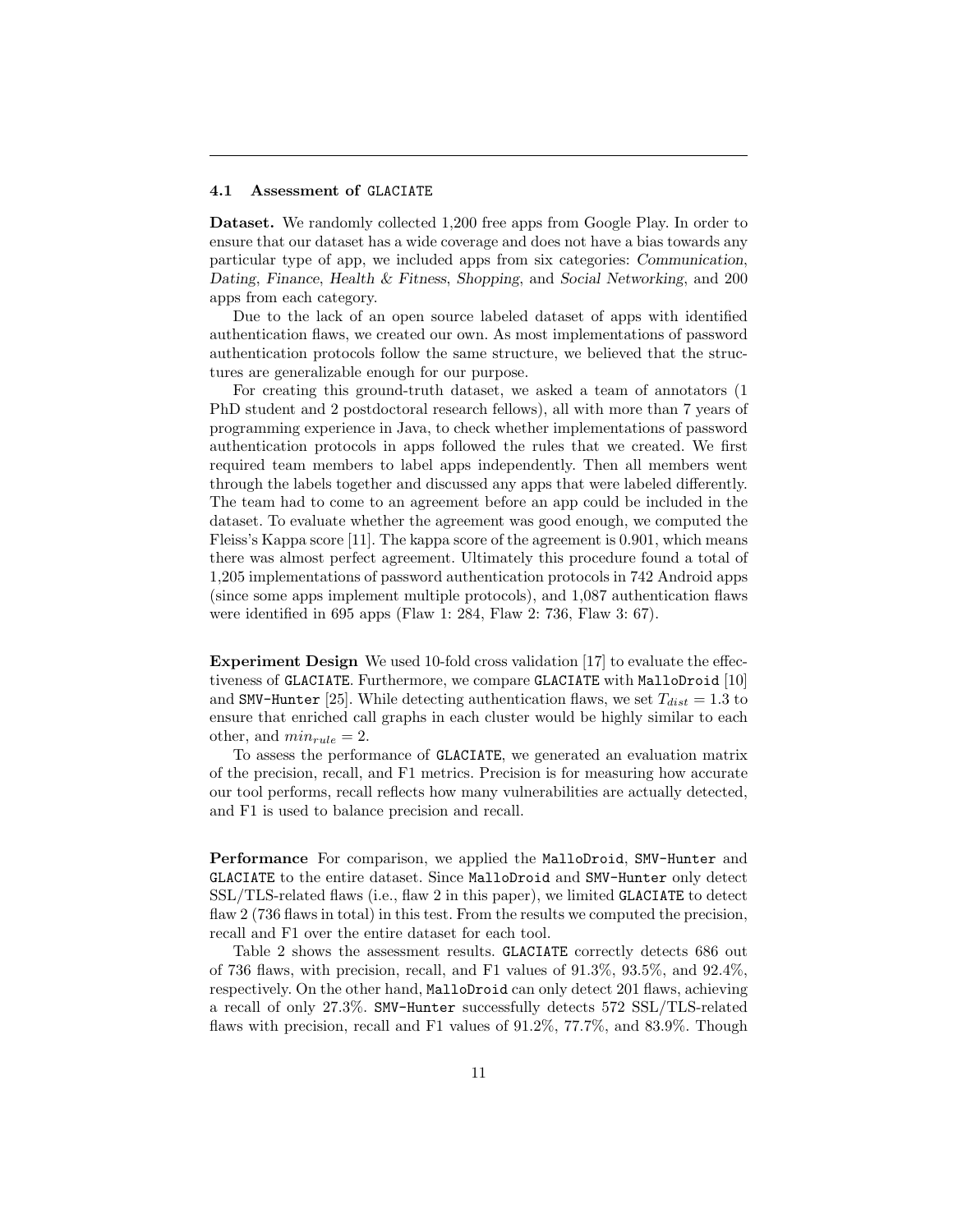| Flaw      | <b>GLACIATE</b> |     | MalloDroid                                         |     | SMV-Hunter |     |
|-----------|-----------------|-----|----------------------------------------------------|-----|------------|-----|
|           |                 |     | Detected Correct Detected Correct Detected Correct |     |            |     |
| Flaw 2    | 751             | 686 | 214                                                | 201 | 627        | 572 |
| Precision | 91.3%           |     | 93.9%                                              |     | 91.2%      |     |
| Recall    | 93.5%           |     | 27.3%                                              |     | 77.7%      |     |
| F1        | 92.4%           |     | 42.3%                                              |     | 83.9%      |     |

Table 2: Detection Result: GLACIATE, MalloDroid, and SMV-Hunter

MalloDroid has fewer false positives, as evident from the marginally higher precision (i.e., 93.9% against 91.3%), GLACIATE detects about 2.4 times more flaw 2 than MalloDroid. Compared with SMV-Hunter, GLACIATE detects  $20.2\%$ more flaws and has a 1.2% better precision. This means that GLACIATE generates proportionally fewer false positives than SMV-Hunter.

TrustManagers are responsible for managing the trust material that is used for deciding whether the received public key certificates should be accepted. Besides the vulnerable TrustManagers detected by MalloDroid, GLACIATE also finds three new types of vulnerable TrustManagers, namely BlindTrustManager, InsecureTrustManager and AllTrustingTrustManager. Apps with these vulnerable TrustManagers suffer from flaw 2.

GLACIATE: Further Analysis of Performance In comparing the detection performance of GLACIATE and MalloDroid, we find that MalloDroid fails to correctly analyze apps that implement authentications across different classes, which means MalloDroid is unable to analyze method invocation relationships and cannot extract inter-component communications in apps. Furthermore, comparing the results for GLACIATE and SMV-Hunter, SMV-Hunter relies on user inputs to trigger the recognition of authentication flaws. However, it is a challenging to generate accurate inputs to trigger the procedures.

GLACIATE did fail to analyze some apps. Since GLACIATE is built on top of Soot, each app has to be decompiled using Soot. In total, Soot was unable to decompile 184 apps, failing in "Soot.PackManager". This method runs the ThreadPoolExecutor multiple times, and the executor Runnable is unable to handle those threads separately. These fail-to-decompile apps can be reconsidered when Soot is next upgraded  $11$ .

## 4.2 GLACIATE: Large Scale Analysis of Password Authentication

For this analysis, we downloaded 16,387 free apps at random from Google Play and used our ground truth to build our detection model for further analysis. We

 $^\mathrm{11}$  The exception, "ERROR heros.solver.<br>CountingThreadPoolExecutor - Worker thread execution failed: Dex file overflow", was posted in March, 2018. Soot might solve this problem in its next version.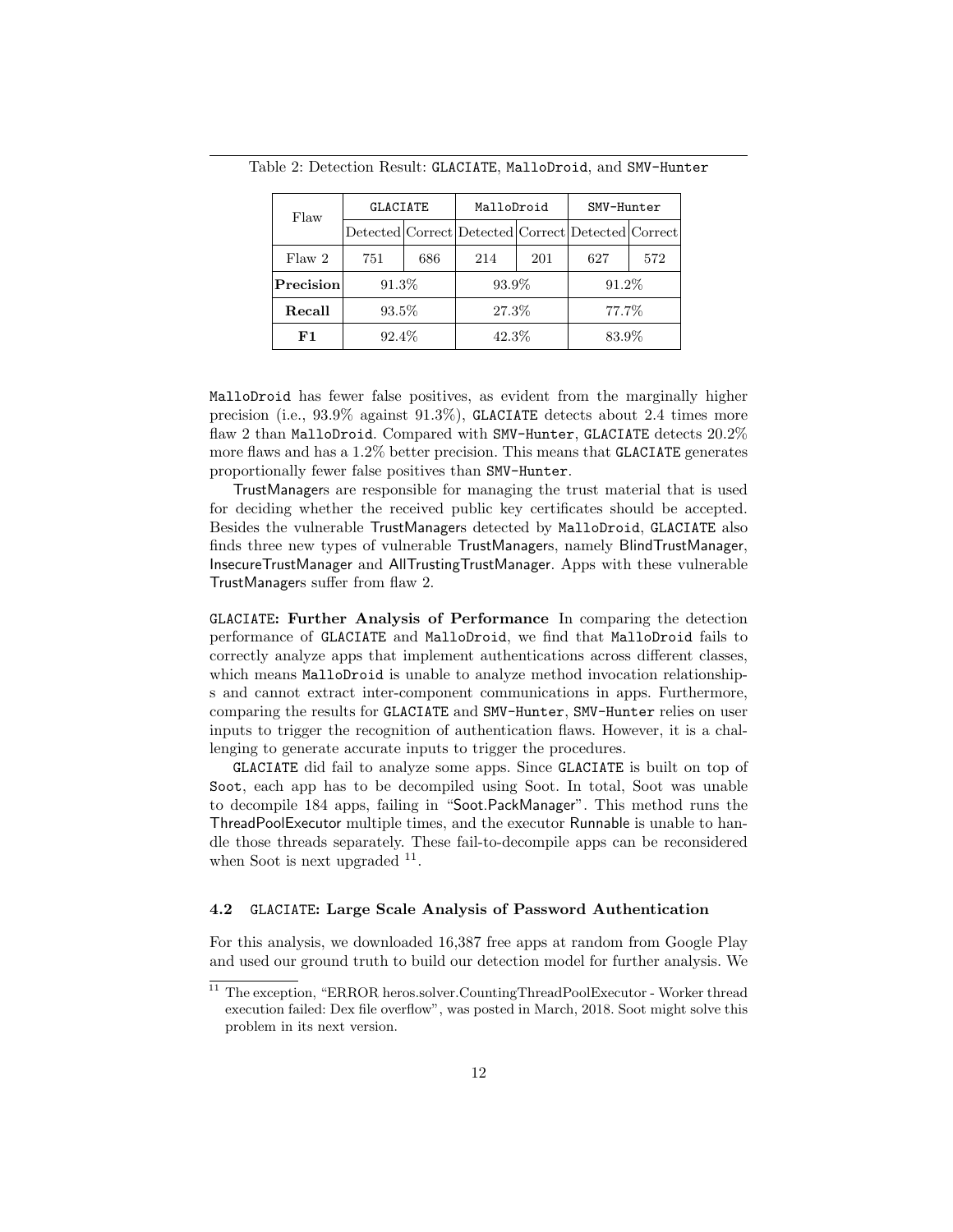first checked whether our collected apps implemented any password authentication protocols. In total, 13,747 apps were successfully analyzed, and  $5,667$  (41%) of them implemented BPAP. Further analyses were performed on those 5,667 apps. Apps failed to be analyzed by GLACIATE are unable to be decompiled by Soot.

Table 3: Secure Password Authentication Protocols in Android Apps

|                                                                                                         | # of Apps Secure Password Authentication Protocols            |  |  |  |
|---------------------------------------------------------------------------------------------------------|---------------------------------------------------------------|--|--|--|
| Only BPAP over SSL/TLS<br>3.353<br>Only Timestamp-based Password Authentication<br>804<br>385<br>cation | Both BPAP over SSL/TLS and Timestamp-based Password Authenti- |  |  |  |

Based on the detection report generated by GLACIATE (see Table 3), we find that 4,542 apps establish secure password authentication protocol by using at least one protection protocol. Among the apps with at least one protection protocol, we observe that 3,738 implemented BPAP over SSL/TLS, which indicates that SSL/TLS is the most common protection mechanism in practice. We also identify 385 apps with both protections, i.e., BPAP over SSL/TLS and timestamp-based password authentication protocols. By further analyzing those apps with multiple password authentication protocols, we find that some apps implement multiple login schemes (e.g., Facebook login, Wechat login, Tencent login), and their developers import external authentication libraries directly to implement those login schemes. The library providers offer a variety of password authentication protocols<sup>12</sup>.

The password authentication protocol is suppose to be securely implemented. To our surprise, A large portion of apps have flaws discussed in Section 2 in their authentication code (shown in Table 4). Only 1,562 apps in our dataset implemented secure password authentication protocols. GLACIATE reports that passwords in 1,125 apps are not been well-protected. For these apps with Flaw 1, we observe that some of them use MD5 hash functions with a constant salt, which is easy for attackers to find collision. However, most passwords are transmitted in plaintext over an insecure HTTP channel. As SSL/TLS is the most common mechanism used to protect BPAP, SSL/TLS-related flaw is also the most common one, i.e., flaw 2 (i.e., Insecure Server Connection). We also investigate whether apps have multiple flaws. In what follows we discuss further insights gained from this analysis.

Flaw 2: Insecure Server Connection This is the most common implementation flaw presented in 2,684 apps; that is, nearly 47% of the apps with password authentication meet this authentication flaw. This result indicates that developers are security conscious and understand that secure communication (e.g.,

 $12$  BPAP with SSL/TLS is nevertheless most used.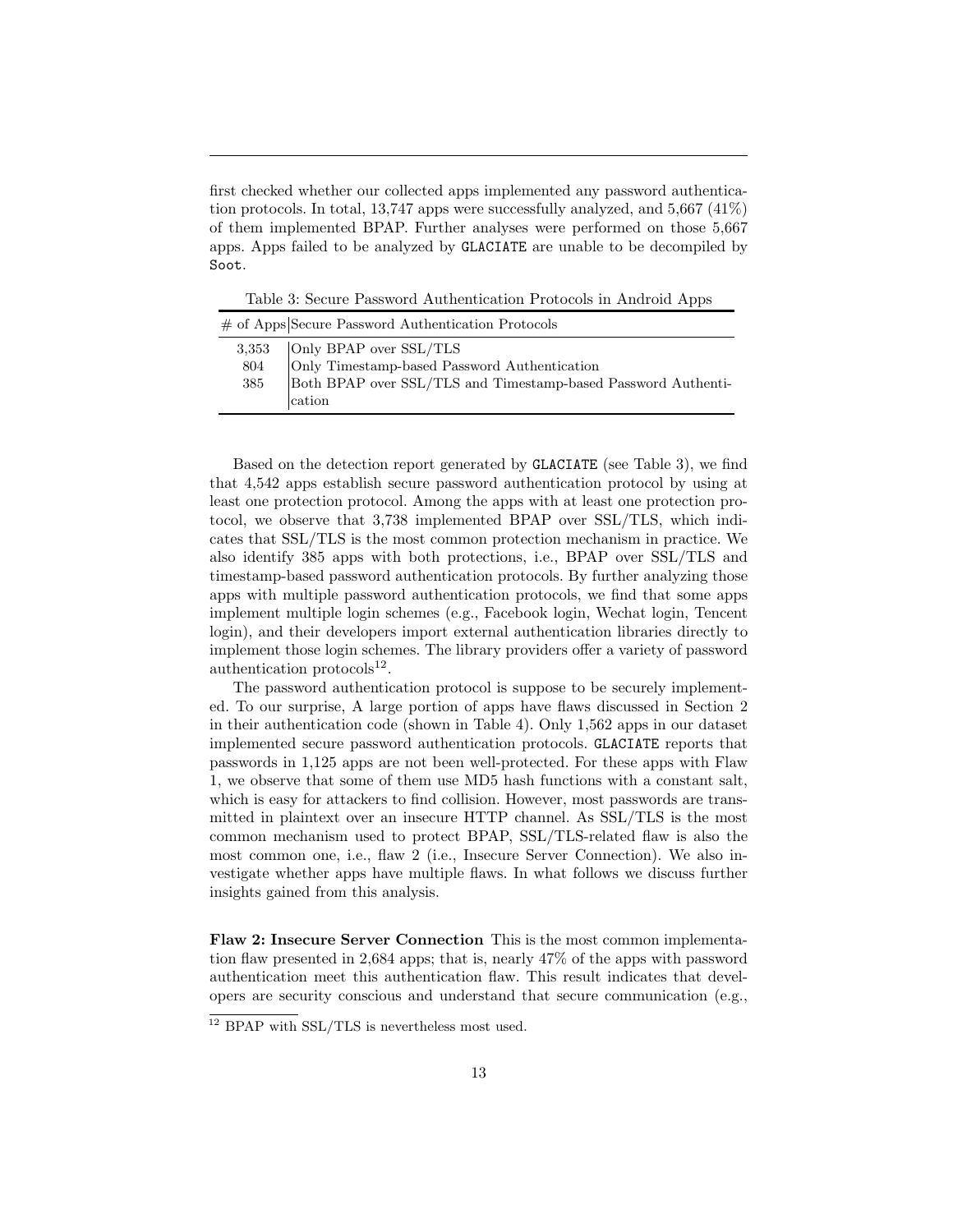| Table 4: Authentication Flaws in Android apps |                                         |  |  |  |
|-----------------------------------------------|-----------------------------------------|--|--|--|
| $\#$ of Apps Authentication Flaws             |                                         |  |  |  |
| 1.125                                         | Insecure Password Transmission (Flaw 1) |  |  |  |
| 2,684                                         | Insecure Server Connection (Flaw 2)     |  |  |  |
| 250                                           | Repeatable Timestamp (Flaw 3)           |  |  |  |
| 1,562                                         | No flaw                                 |  |  |  |

SSL/TLS) should be used for transmitting passwords. However, they seem to be unaware of the importance of validating certificates and hostnames of the server, and the consequences of accepting invalid certificates and mismatched servers, or they decide not to validate certificates and hostnames with the aim of improving the app's run-time performance.

Certificate Validation. In total, GLACIATE identifies 2,417 apps suffers the flaws of accepting invalid certificates. A certificate validation includes two aspects: signature validation and a certificate expiration check. The authentication code is insecure unless both checks are executed. Based on the trusted CAs provided by Android<sup>13</sup>, we classify invalid certificates into certificates signed by invalid CAs, self-signed certificates, and expired certificates. Table 5 lists the number of apps with these types of certificate flaws. Those certificate validations are incomplete in that 1,298 apps only verify whether certificates are signed by valid CA but neglect to check whether they are self-signed or expired, and 185 apps only verify two of the necessary checks of certificate validity. Almost 35% of the apps with flaw 2 do not have any certificate validation at all.

Table 5: Apps with Incomplete Certificate Validation

| # of apps Certificate Validations Performed |                                                                                                   |  |  |
|---------------------------------------------|---------------------------------------------------------------------------------------------------|--|--|
| 1,298                                       | Only implement one check, whether the certificates are signed by an<br>invalid CA                 |  |  |
| 54                                          | Only implement two checks, whether the certificates are self-signed or<br>signed by an invalid CA |  |  |
| 131                                         | Only implement two checks, whether the certificates are expired or<br>signed by an invalid CA     |  |  |
| 934                                         | None of the above (e.g., they do not implement any certificate verifica-<br>tion)                 |  |  |

Hostname Verification. 2,059 of apps with flaw 2 accept all hostnames. Comparing this result with the result of certificate checking, a smaller number of apps suffer from this, since more aspects are required to be checked when validating certificates, i.e., expiry date and signature.

<sup>&</sup>lt;sup>13</sup> The list of trusted CAs can be found in https://www.digicert.com/blog/official-listtrusted-root-certificates-android/.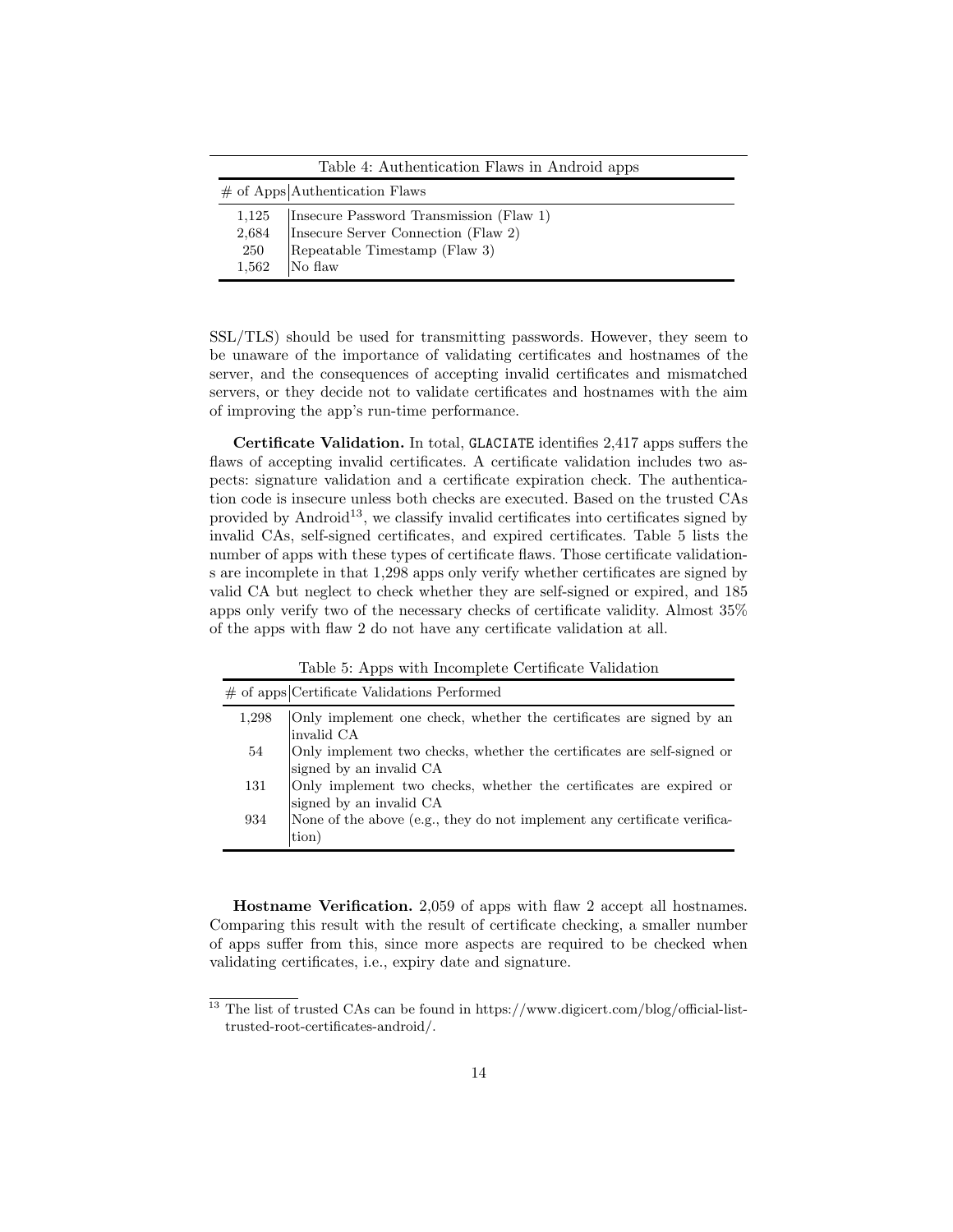Flaw 3: Repeatable timestamp Most apps with timestamp-based password authentication are securely implemented, but nevertheless 250 out of 804 apps used a repeatable timestamp.

Multiple Flaws We also collected information about apps which were found to have multiple violations. For the apps that used both protection mechanisms, GLACIATE identified 37 apps suffering from two types of authentication flaws. Authentication code in 29 apps accept all certificates and generate repeatable timestamps. 8 of them implement the authentication protocol as accepting all host names and generating repeatable timestamps. Additionally, GLACIATE detected 15 apps that violates all the authentication requirements, that is, accepting all certificates and all hostnames, and use repeatable timestamps. These results suggest that the capability of analyzing multiple password authentication protocols in the same app is essential for a complete identification of vulnerabilities.

# 5 Related Work

In the following, we first discuss detection techniques that are rule-based and attack-based. We then discuss fully-automated approaches that use machine learning algorithms.

### 5.1 Rule-based Techniques

Most existing techniques detect vulnerabilities by using pre-defined rules/templates [9], [10], [29], [24]. CRYPTOLINT [9] detects cryptographic misuses in Android apps. According to the manually predefined cryptographic rules, CRYPTOLINT computes a super control flow graph for each app and uses program slicing to identify the violations. MalloDroid [10] is a detection tool for checking whether the SSL/TLS code in Android apps are potentially vulnerable to MITM attacks. By checking the network API calls and Internet permissions, MalloDroid determine whether the code has vulnerabilities, including accepting all certificates, accepting all hostnames, trusting many CAs, and using mixed-mode/no SSL. However, because it only analyzes the network API calls, MalloDroid is unable to identify all the potential flaws due to its inability to extract the intercomponent communications. Instead of performing code analysis, HVLearn [24] is a black-box learning approach that infers certificate templates from the certificates with certain common names by using an automata learning algorithm. It further detects those invalid certificates that cannot be matched with certificate templates. However, this approach can only be applied to the certificates with specific common names.

Besides these static analysis techniques, some dynamic approaches have been proposed without analyzing the code [26], [6]. Spinner [26] is a tool that uses a dynamic black-box detection approach to check certificate pinning vulnerabilities which may hide improper hostname verification and enable MITM attacks. Without requiring access to the code, Spinner generates traffic that includes a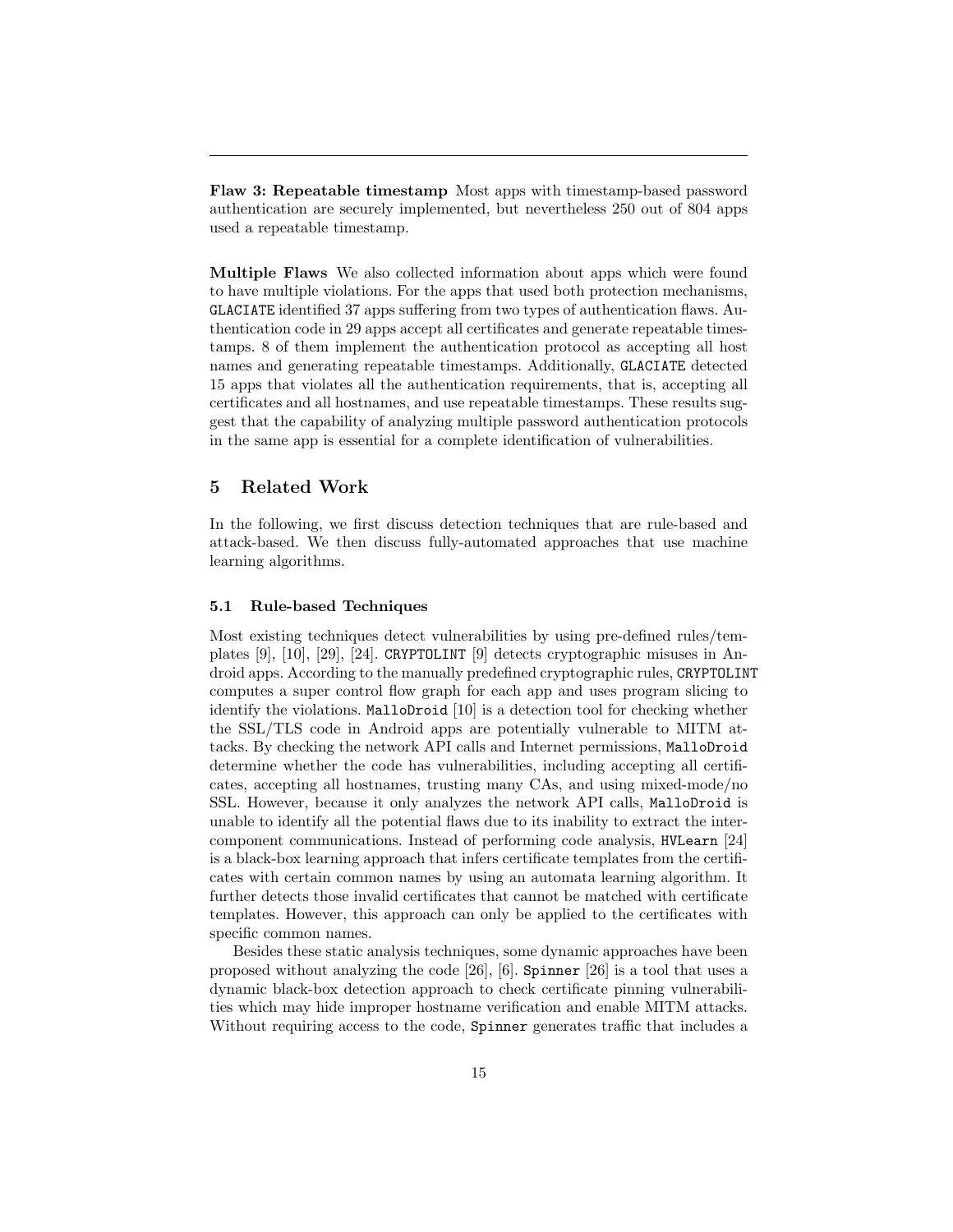certificate signed by the same CA, but with a different hostname. It then checks whether the connection fails. A vulnerability is detected if the connection is established and encrypted data is transmitted. However, some unnecessary input will be generated while applying a fully automated approach.

To address the limitations of dynamic analysis, some approaches use a hybrid analysis (i.e., static and dynamic analysis) [25], [16]. SMV-Hunter [25] simulates user interactions and launches MITM attacks to detect SSL vulnerabilities. However, its detection performance relies on how well user inputs were created, and some vulnerabilities cannot be identified since they are not triggered by the MITM attacks.

Compared to these techniques, GLACIATE is a fully automated tool that does not require any manual effort. Instead of summarizing detection rules manually, we use machine learning to learn those rules automatically.

#### 5.2 Attack-based Techniques

Instead of using any rules/templates, some approaches launch attacks to locate vulnerabilities [31], [8], [7] [5]. AUTHScope [31] targets the vulnerabilities at the server side. Since it is difficult to extract the source code running on the remote servers, AUTHScope sends various network requests to the server and applies differential traffic analysis to identify when the server does not provide proper token verification. Instead of launching one attack, six different attack scenarios are launched by AndroSSL [7], which provides an environment for developers to test their apps against connection security flaws. The environment has an actual server that accepts authentication requests and static and dynamic URLs without verifying the hostnames and certificates.

## 5.3 Machine Learning Techniques

Manual effort involving is tedious, inefficient, and expensive. To address this drawback, machine learning is proposed to construct a fully automated detection approach.

VulDeePecker [20] and SySeVr [19] detect vulnerabilities by using deep learning, which can replace human expert effort while learning. By extracting library/API function calls, VulDeePecker generates training vectors to represent the invocations of these function calls. It then trains a BLSTM neural network model with the training vectors. To improve the detection accuracy, SySeVr collects more features, including function calls, array usage, pointer usage, and arithmetic expressions for training. Although VulDeePecker and SySeVr can detect many types of vulnerabilities without any manual effort, one important requirement for the training dataset is that each code segment may include only one vulnerability.

The above detection approaches that use machine learning algorithms have the desirable property of working automatically and we investigated their application to our problem. We extracted control flow graphs and used different machine learning algorithms (i.e., CNN, decision tree, naive Bayes, SVM, and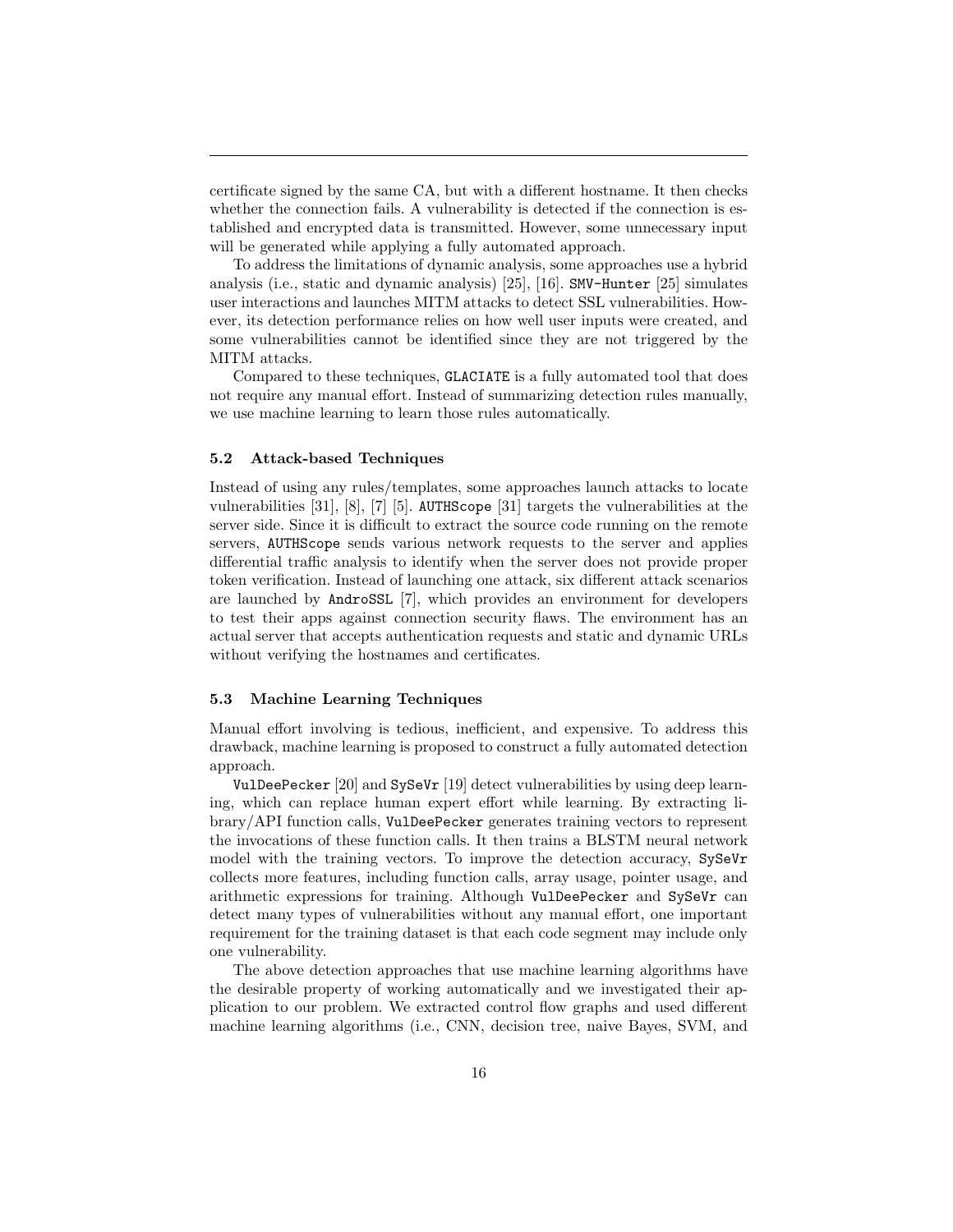logistic regression) to build detection models. However the detection results were found to be poor.

# 6 Conclusion

In this paper, we proposed a novel end-to-end approach for the automatic detection of flaws in the implementation of authentication in mobile apps. The detection tool, GLACIATE, analyzes whether the secure password authentication protocols are correctly implemented in apps. GLACIATE first uses clustering and pattern mining techniques to learn rules automatically from a small training dataset, followed by a program analysis technique which uses these rules to detect flaws. GLACIATE automates the whole process so that it only needs few manual efforts to build a small labeled dataset and achieves a better detection accuracy. We assessed the detection accuracy of GLACIATE on a dataset of 16,387 real world Android apps. GLACIATE identifies 5,667 apps with secure password authentication protocols, but only 28% of them implemented the protocols correctly. We intend to make GLACIATE available as an open source tool that can contribute to the development of secure Android apps.

# 7 Acknowledgments

This work was partially supported by the Key Program of National Natural Science Foundation of China (Grant No.U1636217), the General Program of National Natural Science Foundation of China (Grant No.61872237), the National Key Research and Development Program of China (Grant No.2016YFB0801200).

# References

- 1. Alghamdi, K., Alqazzaz, A., Liu, A., Ming, H.: Iotverif: An automated tool to verify ssl/tls certificate validation in android mqtt client applications. In: In Proceedings of the Eighth ACM Conference on Data and Application Security and Privacy. pp. 95–102. ACM (2018)
- 2. Barzilai, J.: Deriving weights from pairwise comparison matrices. Journal of the operational research society 48(12), 1226–1232 (1997)
- 3. Burke, M., Cytron, R.: Interprocedural dependence analysis and parallelization, vol. 21. ACM (1986)
- 4. Canvel, B., Hiltgen, A., Vaudenay, S., Vuagnoux, M.: Password interception in a ssl/tls channel. In: In Proceedings of Annual International Cryptology Conference. pp. 583–599. Springer (2003)
- 5. Chen, J., Jiang, J., Duan, H., Weaver, N., Wan, T., Paxon, V.: Host of troubles: Multiple host ambiguities in http implementations. In: In Proceedings of the 2016 ACM Conference on Computer and Communications Security (CCS). pp. 1516– 1527. ACM (2016)
- 6. Chen, J., Diao, W., Zhao, Q., Zuo, C., Lin, Z., Wang, X., Lau, W.C., Sun, M., Yang, R., Zhang, K.: Iotfuzzer: Discovering memory corruptions in iot through app-based fuzzing. In: In Proceedings of the 21st Annual Network and Distributed System Security Symposium (NDSS). Citeseer (2018)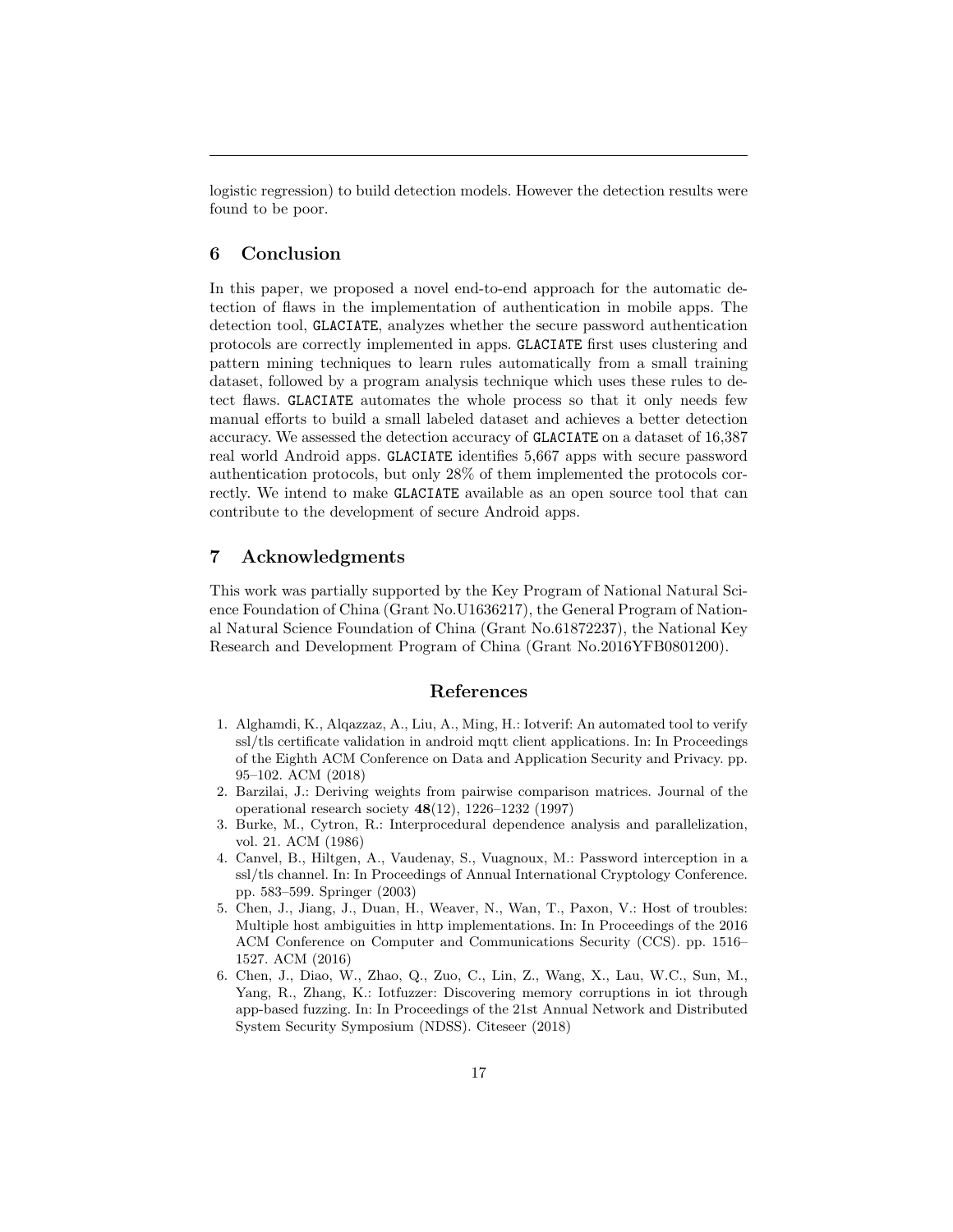- 7. Desloges, S., Ouellet, J., Boileau, C.: Androssl: A platform to test android applications connection security. In: In Proceedings of 8th International Symposium Foundations and Practice of Security. vol. 9482, p. 294. Springer (2016)
- 8. DOrazio, C.J., Choo, K.K.R.: A technique to circumvent ssl/tls validations on ios devices. Journal of Future Generation Computer Systems 74, 366–374 (2017)
- 9. Egele, M., Brumley, D., Fratantonio, Y., Kruegel, C.: An empirical study of cryptographic misuse in android applications. In: In Proceedings of the 2013 ACM conference on Computer & communications security (CCS). pp. 73–84. ACM (2013)
- 10. Fahl, S., Harbach, M., Muders, T., Baumgärtner, L., Freisleben, B., Smith, M.: Why eve and mallory love android: An analysis of android ssl (in) security. In: In Proceedings of the 2012 ACM conference on Computer and communications security (CCS). pp. 50–61. ACM (2012)
- 11. Fleiss, J.L., Levin, B., Paik, M.C.: Statistical methods for rates and proportions. John Wiley & Sons (2013)
- 12. Hubbard, J., Weimer, K., Chen, Y.: A study of ssl proxy attacks on android and ios mobile applications. In: In Proceedings of IEEE 11th Consumer Communications and Networking Conference (CCNC). pp. 86–91. IEEE (2014)
- 13. Jianghua, L., Jinhua, M., Wanlei, Z., Yang, X., Xinyi, H.: Dissemination of authenticated tree-structured data with privacy protection and fine-grained control in outsourced databases. In: In Proceedings of 2018 European Symposium on Research in Computer Security(ESORICS). pp. 167–186. ACM (2018)
- 14. Juels, A., Triandopoulos, N., Van Dijk, M.E., Rivest, R.: Methods and apparatus for silent alarm channels using one-time passcode authentication tokens (2016), uS Patent 9,515,989
- 15. Karypis, G., Han, E.H., Kumar, V.: Chameleon: Hierarchical clustering using dynamic modeling. Journal of Computer 32(8), 68–75 (1999)
- 16. Koch, W., Chaabane, A., Egele, M., Robertson, W., Kirda, E.: Semi-automated discovery of server-based information oversharing vulnerabilities in android applications. In: In Proceedings of the 26th ACM International Symposium on Software Testing and Analysis (ISSTA). pp. 147–157. ACM (2017)
- 17. Kohavi, R., et al.: A study of cross-validation and bootstrap for accuracy estimation and model selection. In: Ijcai. vol. 14, pp. 1137–1145. Montreal, Canada (1995)
- 18. Lamport, L.: Password authentication with insecure communication. Journal of Communications of the ACM 24(11), 770–772 (1981)
- 19. Li, Z., Zou, D., Xu, S., Jin, H., Zhu, Y., Chen, Z., Wang, S., Wang, J.: Sysevr: A framework for using deep learning to detect software vulnerabilities. arXiv preprint arXiv:1807.06756 (2018)
- 20. Li, Z., Zou, D., Xu, S., Ou, X., Jin, H., Wang, S., Deng, Z., Zhong, Y.: Vuldeepecker: A deep learning-based system for vulnerability detection. arXiv preprint arXiv:1801.01681 (2018)
- 21. Linkola, S., et al.: A feature-based call graph distance measure for program similarity analysis (2016)
- 22. Lo, D., Cheng, H., Han, J., Khoo, S.C., Sun, C.: Classification of software behaviors for failure detection: a discriminative pattern mining approach. In: In Proceedings of the 15th ACM international conference on Knowledge discovery and data mining (KDD). pp. 557–566. ACM (2009)
- 23. Ma, S., Thung, F., Lo, D., Sun, C., Deng, R.H.: Vurle: Automatic vulnerability detection and repair by learning from examples. In: European Symposium on Research in Computer Security. pp. 229–246. Springer (2017)